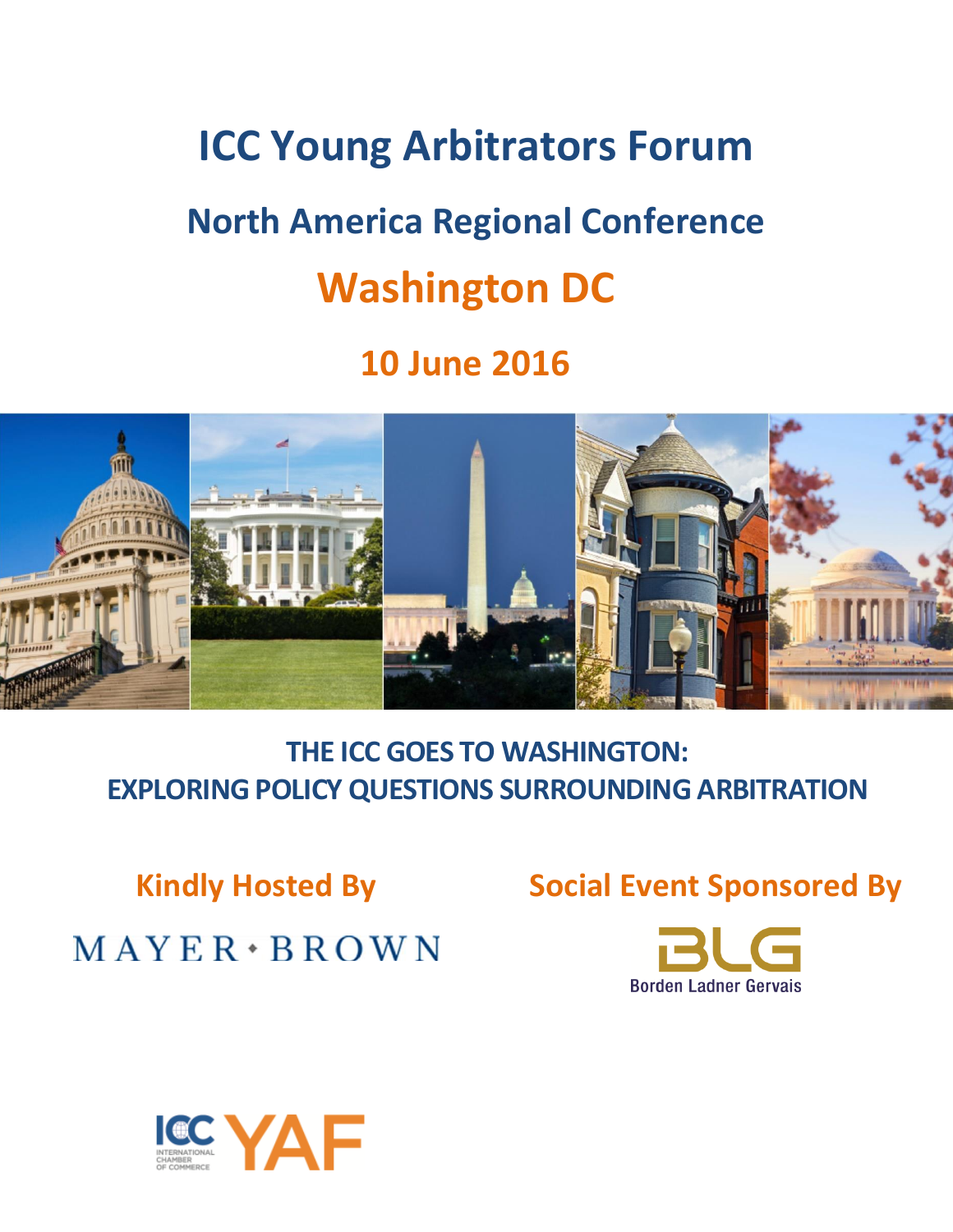

## **THE ICC GOES TO WASHINGTON:**

## **EXPLORING POLICY QUESTIONS SURROUNDING ARBITRATION**

**Washington DC, 10 June 2016 (9:00am – 8:00pm)**

#### **Venue**

Mayer Brown LLP 1999 K Street, N.W. Washington, DC 20006-1101

### **Event description**

As the capital of the United States and home to Congress, the Supreme Court of the United States and many international organizations and foreign embassies, D.C. is a place rich and alive with ideas and acts as a forum in which many important questions of our time are continuously being asked, debated and answered. In line with the character of the forum, this conference will feature interactive and spirited discussions on several important policy issues surrounding arbitration today, such as the suitability of class arbitration and ex parte confirmation of arbitration awards, and reflect upon and respond to recent criticism surrounding arbitration. The conference will be followed by an equally spirited social event. **José Ricardo Feris**, Deputy Secretary General of the ICC International Court of Arbitration, will participate in this programme along with other members of the ICC Court Secretariat, the ICC YAF Representatives for North America, and ICC YAF members from across the region.

This ICC YAF conference will be an ideal forum for young practitioners from across North America to exchange thoughts on international arbitration and policy, and to enrich their network in the region.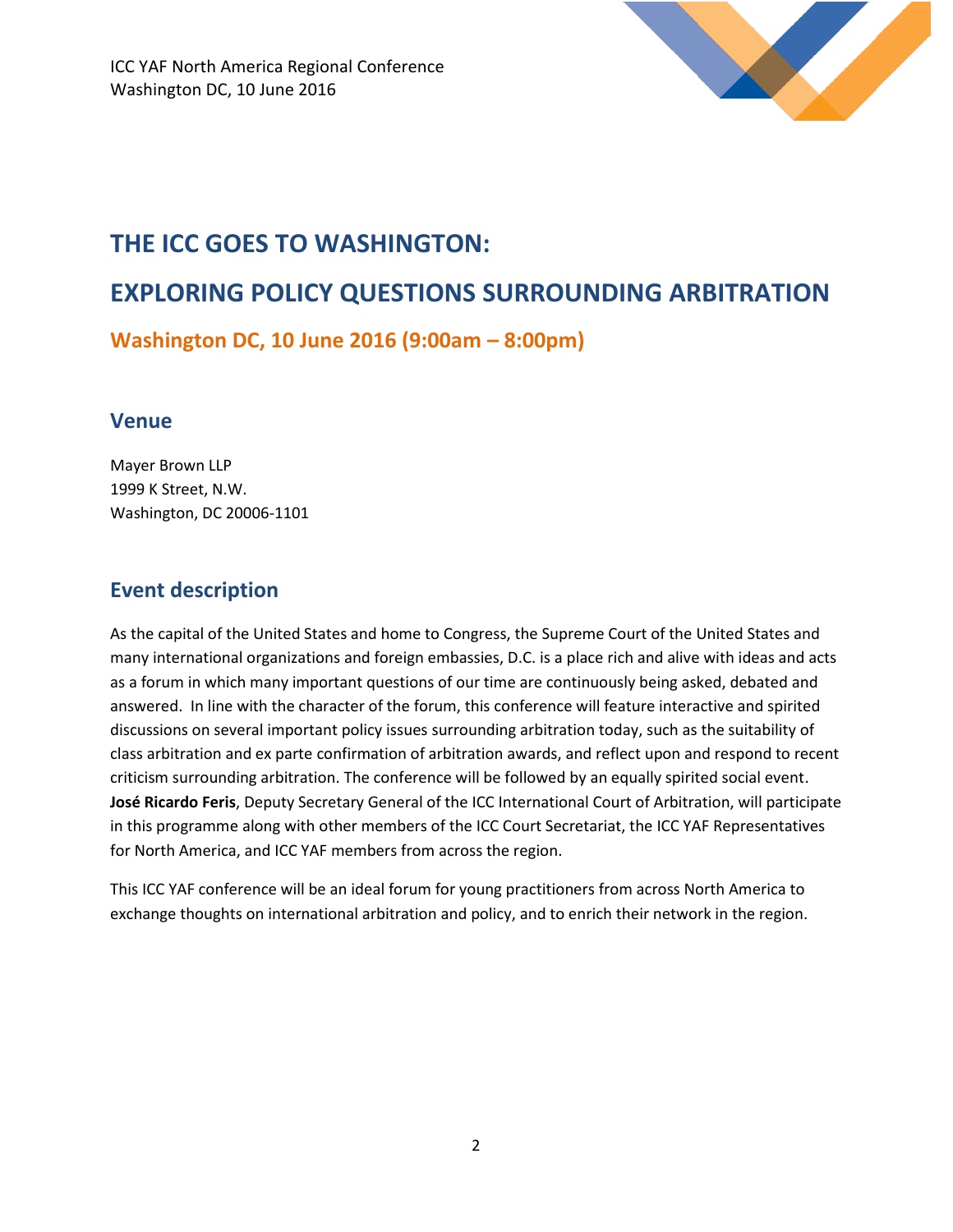

## **Table of Contents**

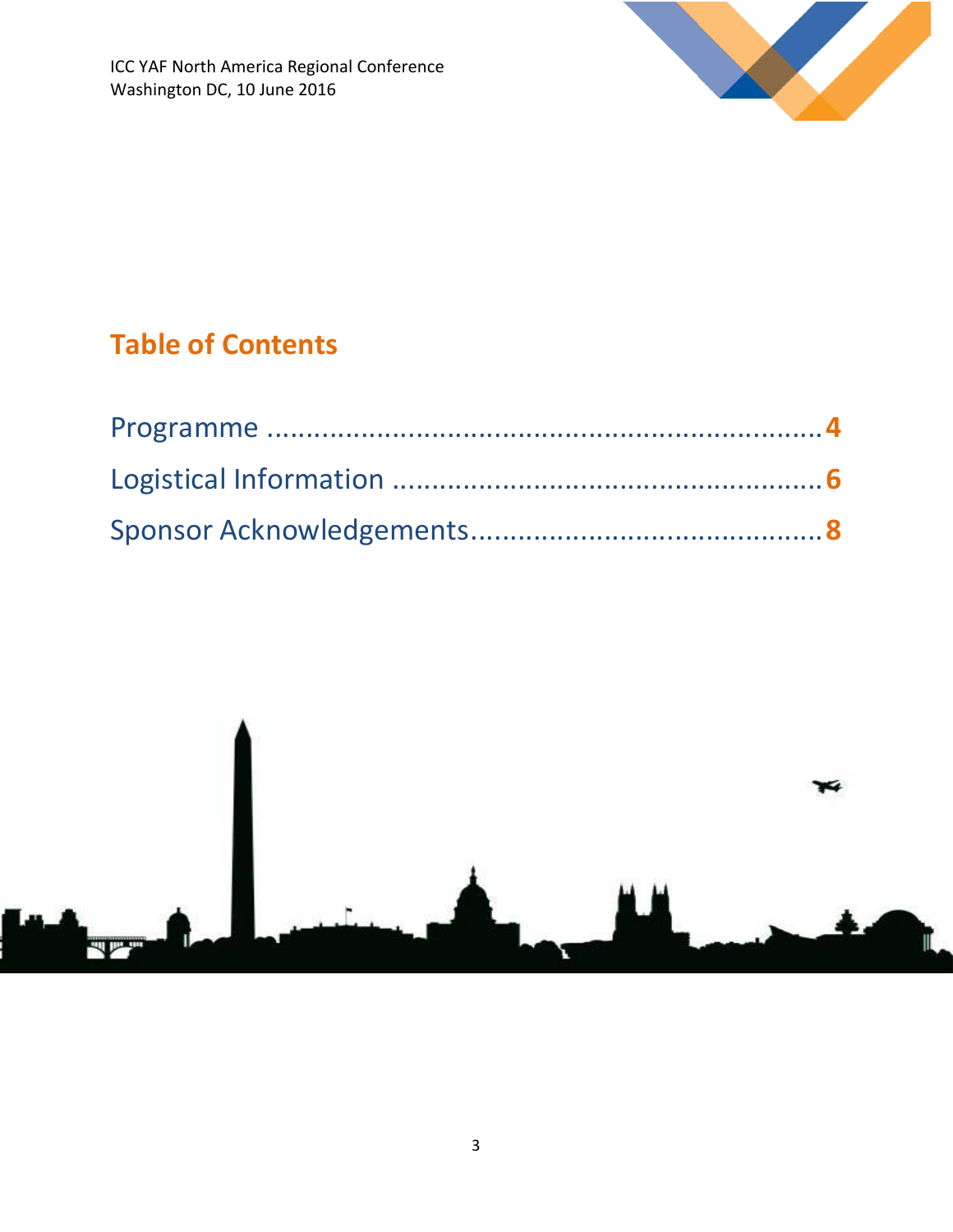

### **Programme**

- **9:00 - 9:30 Registration and breakfast**
- **9:30 - 9:40 Welcome Address**

**José Ricardo Feris**, Deputy Secretary General, ICC International Court of Arbitration®, Paris

- **9:40 - 10:00 Keynote Speech** *"Responding to the Challenges and Critiques of Arbitration"* **Laurence Shore**, Partner, Herbert Smith Freehills, New York
- **10:00 - 10:15 Q&A**
- **10:15 - 10:30** *Coffee break*

#### **10:30 - 12:00 Do class arbitrations have a place in international commercial arbitration?**

In the past decade, the Supreme Court of the United States has handed down a number of decisions that have garnered much attention and impacted the status of arbitration. Panelists will lead this interactive discussion, respond to criticisms of arbitration and address key questions including: i) the impact of cases such as *Bazzle, Concepcion, Stolt-Neilson, American Express, Oxford Health Plans*, etc. on arbitration, ii) how to address issues that plague consumer/employment arbitration that are shared by international arbitration; and iii) the future of class/group claims in international arbitration in the wake of *Abaclat*.

Speakers:

- **Gregory A. Litt**, Partner, Skadden, Arps, Slate, Meagher & Flom LLP, New York
- Mariana Lozza, Deputy Director of the Direction of International Affairs and Controversies at the Treasury Attorney General's Office, Argentine Republic, Buenos Aires
- **Andrew J. Pincus**, Partner, Mayer Brown LLP, Washington, D.C.
- **S.I. Strong**, Professor of Law, University of Missouri Law School, Columbia, Missouri

Moderator: **Teresa Garcia-Reyes,** Senior Counsel, GE Oil & Gas, Houston

#### **12:00 - 2:00** *Lunch*

#### **Luncheon Speech** *"The Future of Investment Mediation"*

**Eloïse Obadia**, Partner, Derains & Gharavi International, Washington, D.C.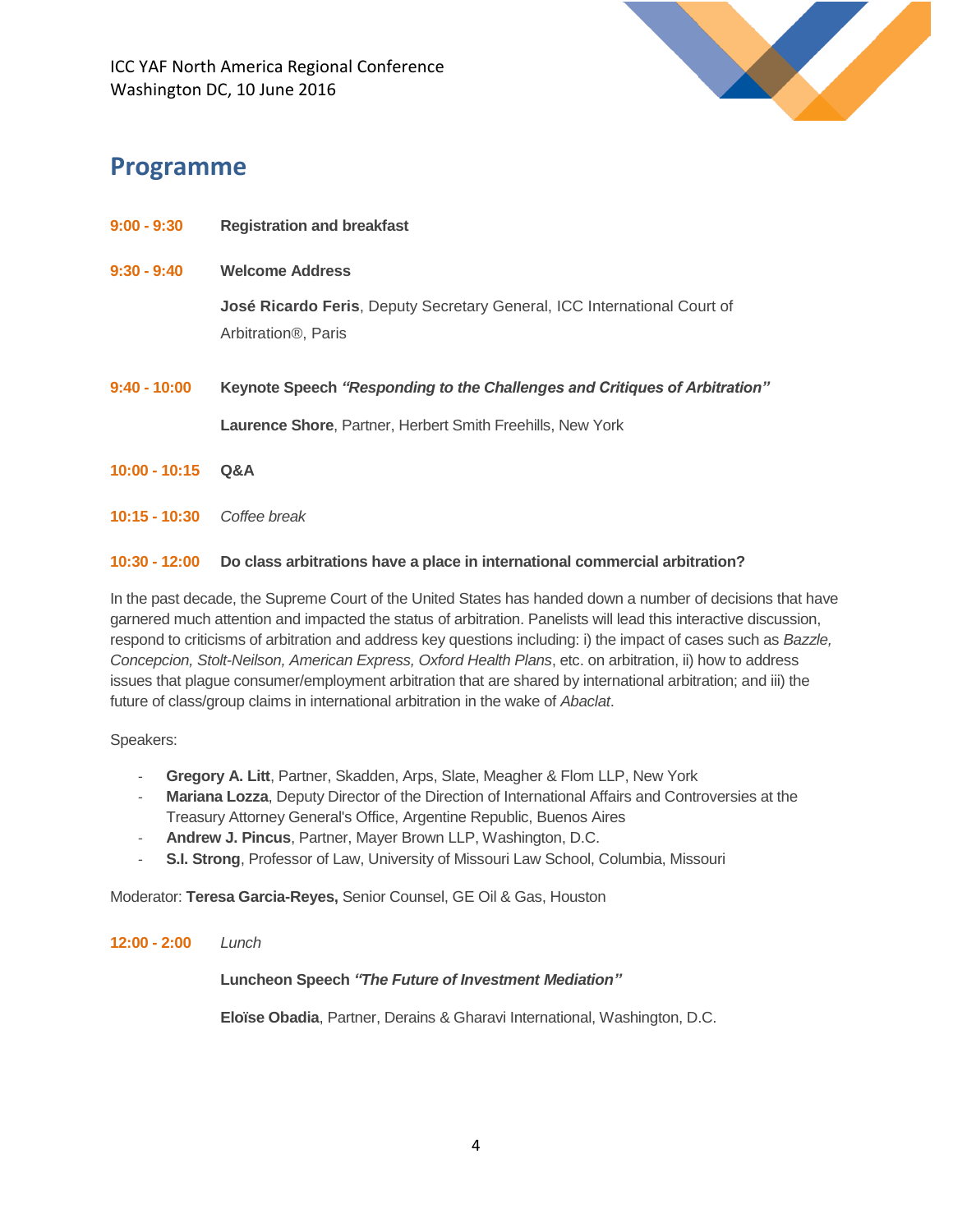#### **2:00 - 4:00 Exploring the Shades of Gray: unanswered questions on enforcement of awards**

This session will present a synopsis on two enforcement decisions that are rich with policy implications affecting arbitration. Participants will then break out into small working groups, led by the ICC YAF Representatives for North America, to delve deeper into the unanswered questions raised by the decisions in intimate mini-debates. The session will conclude with an open forum discussion.

- 1) *Micula v. Gov't of Romania*: which court got it right?
- What is the proper procedure for recognizing ICSID awards?
- What is (or should be) the applicability of international comity, act of state doctrine and foreign sovereign compulsion doctrine in international arbitration?

#### Speakers:

- Yasmine Lahlou, Partner, Chaffetz Lindsey LLP, New York
- Daniel Grodinsky, Associate, Borden Ladner Gervais LLP, Montreal

Moderator: **Tomás Solís,** Counsel, Squire Patton Boggs, Washington, D.C.

#### Working Group Leaders: **Teresa Garcia-Reyes, Daniel Grodinsky, Yasmine Lahlou, Sarah Reynolds, Quinn Smith, Elizabeth Silbert, Tomás Solís**

- 2) In the line of cases (and fire): *Chromalloy – Baker Marine – TermoRio – Commisa*
- Can the Second Circuit enforce the *Commisa* award and stay within bounds of the decision in Baker Marine?
- Would a decision to enforce the *Commisa* award require breaking new ground?

#### Speakers:

- **Elizabeth Silbert**, Partner, King & Spalding LLP, Atlanta
- **Quinn Smith**, Founding Partner, Gomm & Smith, Miami

Working Group Leaders: **Teresa Garcia-Reyes, Daniel Grodinsky, Yasmine Lahlou, Sarah Reynolds, Quinn Smith, Elizabeth Silbert, Tomás Solís**

#### **4:00 - 4:10 Closing remarks**

#### **5:30 - 8:00 Reception Onboard Private River Cruise**

Following the conclusion of the conference sessions, ICC YAF has organized a private river cruise along the Potomac to enjoy drinks, food and networking while taking in stunning views of DC's famous landmarks and monuments, including the Lincoln Memorial, Washington Monument, Kennedy Center and the Pentagon.

Boarding location: DC Cruises, 3100 K St. NW, Washington, DC 20007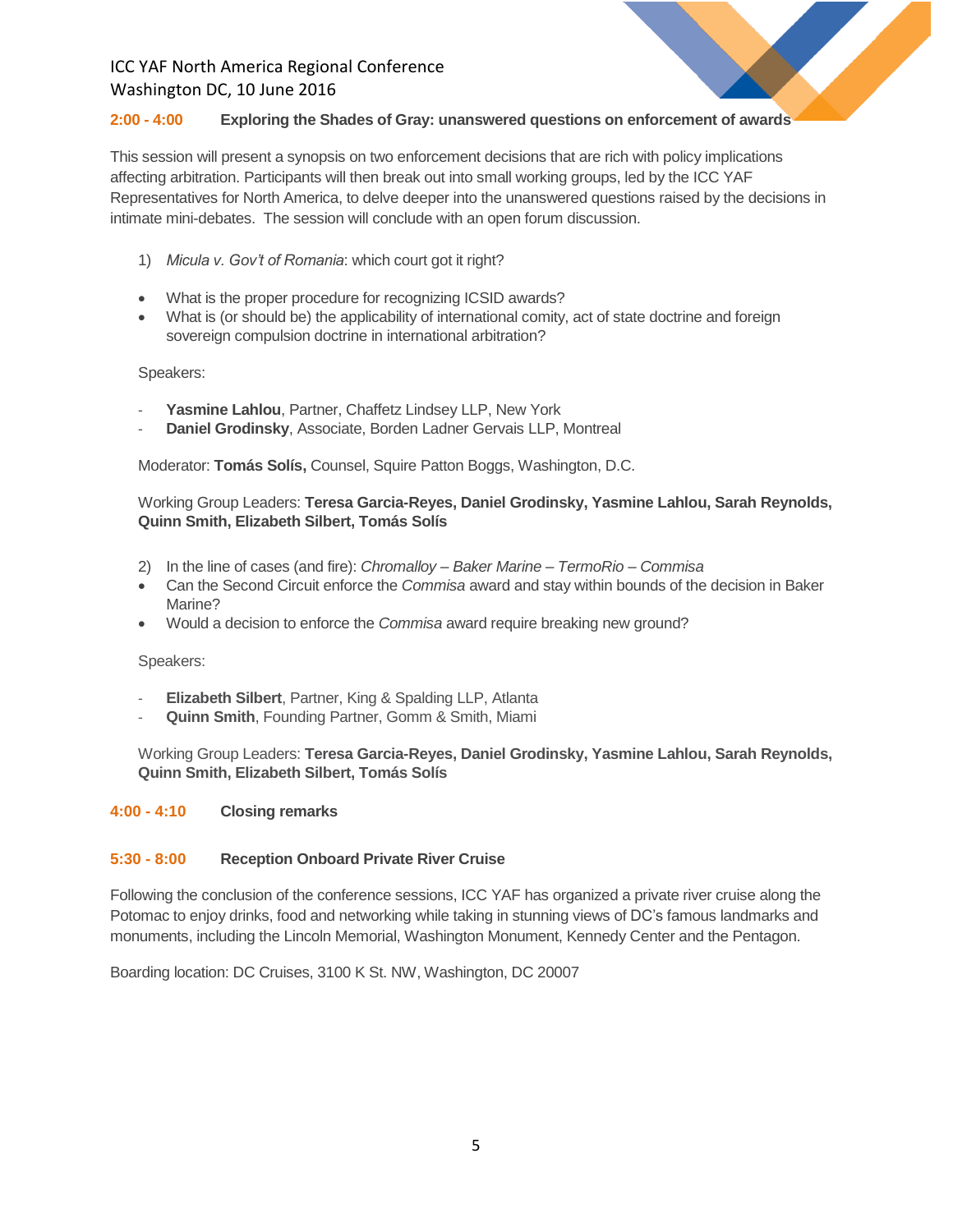

## **Logistics and Registration**

#### **Conference venue:**

Mayer Brown LLP 1999 K Street, N.W. Washington, DC 20006

#### **Social activity venue:**

DC Cruises 3100 K Street, N.W. Washington, DC 20007

#### **Working language:**

English

#### **How to register:**

Please visit the ICC website to register for the conference:

[http://www.iccwbo.org/Training-and-Events/All-events/Events/2016/ICC-YAF-North-America-Regional-](http://www.iccwbo.org/Training-and-Events/All-events/Events/2016/ICC-YAF-North-America-Regional-Conference-2016/)[Conference-2016/](http://www.iccwbo.org/Training-and-Events/All-events/Events/2016/ICC-YAF-North-America-Regional-Conference-2016/) 

#### **Registration fee:**

Until 27 May: "Early bird special rate" After 27 May: US\$ 60 US\$ 80

For current full-time students: US\$ 45

*The fee includes conference materials, breakfast, refreshments, lunch, and the social event.* 

#### **CLE Credit**

CLE is pending for the conference.

#### **Cancellation:**

50% of the registration fee will be refunded if notice of cancellation is received in writing before 20 May 2016. Cancellations after this date are not refundable. Subject to agreement of the ICC YAF Global Coordinating Committee (GCC) prior to the event, the registration may be transferred to another person from the same company or organization at no extra charge. Updated registration material will be required.

Please note that the ICC YAF GCC reserves the right to cancel this event or to make minor alterations to the content and timing of the programme or to the identity of the speakers. In the unlikely event of cancellation, delegates will be offered a full refund. ICC YAF GCC will not, however, be held responsible for any related expense incurred by the participant.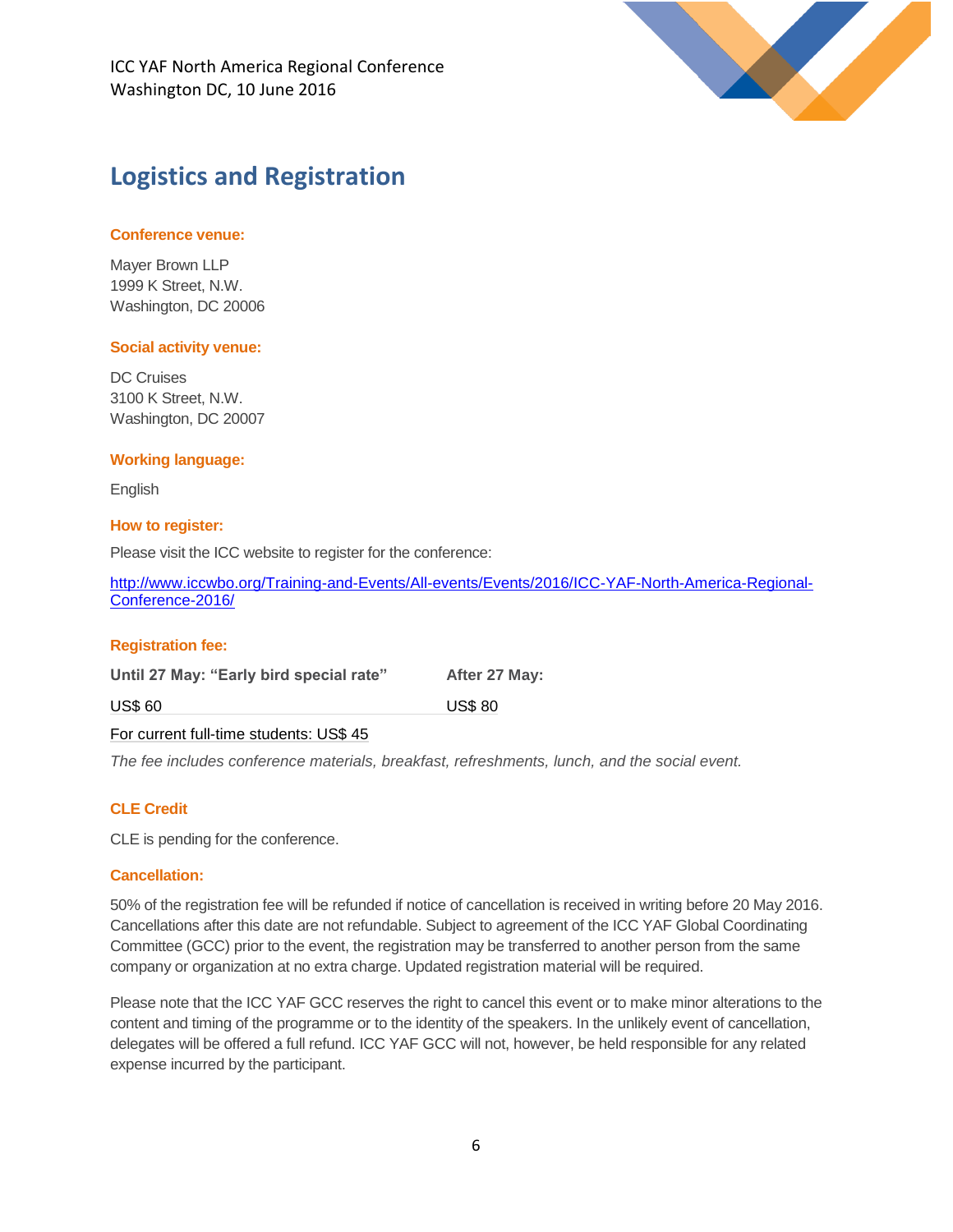

## **Logistics and Registration**

#### **Travel and Accommodation:**

Travel and hotel expenses are not included. Participants are responsible for making their own travel arrangements and hotel reservations.

#### **Are you a YAF Member?**

If you are not yet a member and you would like to become one, you can register directly on the ICC website by clicking on the link below – it is free and easy! <http://www.iccwbo.org/training-and-events/young-arbitrator-forum/join-the-icc-yaf/>

#### **Data protection**

The details you provide on this form will be used for registration purposes. They will be stored in ICC's databases for the sole use of ICC (the International Chamber of Commerce). Under the French law 'informatique et libertés' of 6 January 1978, you may have access to these details and request deletions and corrections at any time by contacting ICC at arbevents@iccwbo.org. The details you provide may be used by ICC to keep you informed of developments in your area of activity through publications, subscriptions and events. Please indicate if you do not wish to receive such information.

#### **Pictures during the event - disclaimer**

ICC staff will be present taking pictures and footage at the event. These images may be used, without further notification, at a later date to market this event and/or within the following printed/online materials: brochures, newsletters, marketing materials, videos, social media platforms and the ICC website.

#### **For further information:**

Please contact Alexandra Akerly a[t aay@iccwbo.org](mailto:aay@iccwbo.org) or +1 646-699-5700.